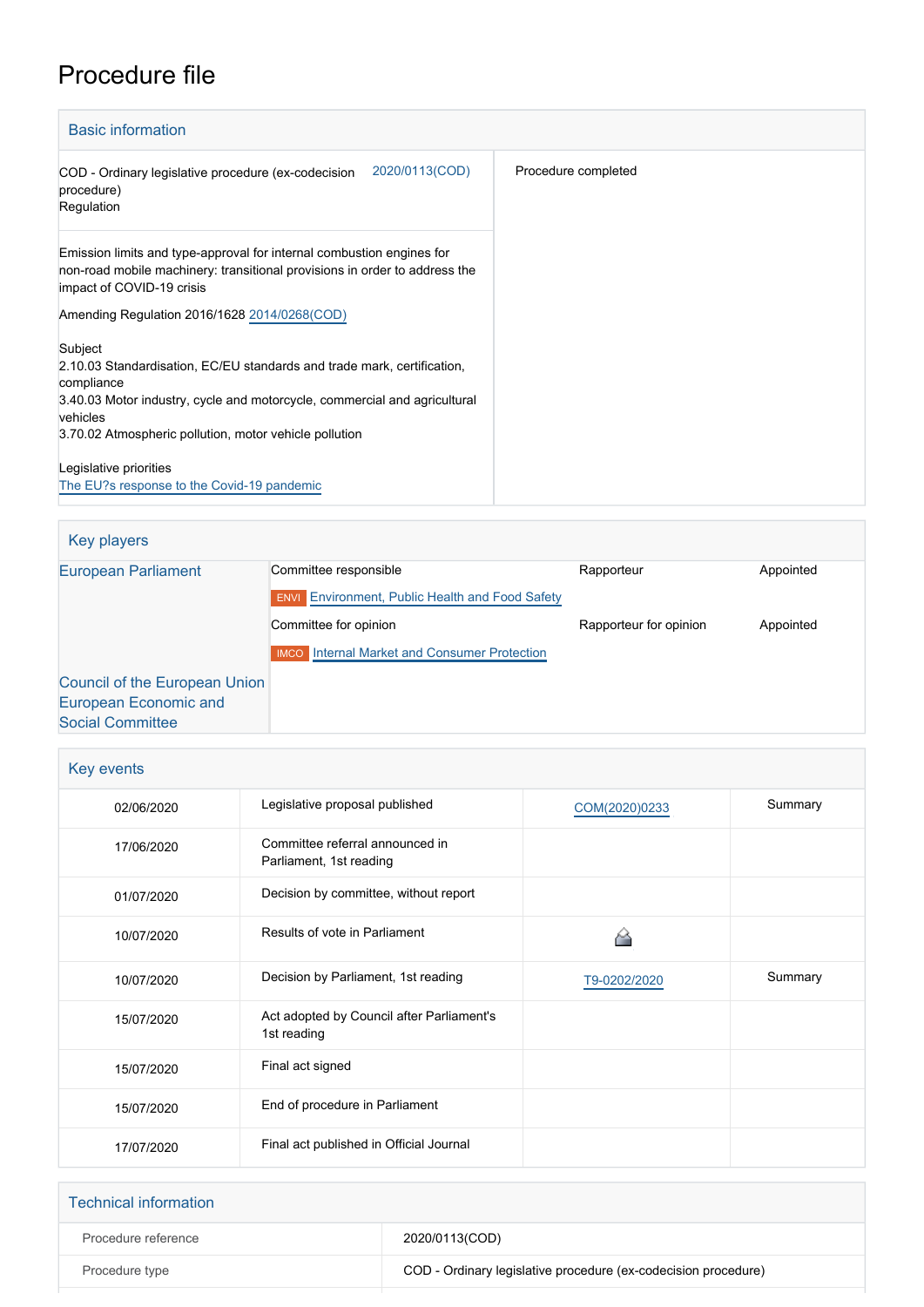| Procedure subtype                            | Legislation                                                                                             |
|----------------------------------------------|---------------------------------------------------------------------------------------------------------|
| Legislative instrument                       | Regulation                                                                                              |
|                                              | Amending Regulation 2016/1628 2014/0268(COD)                                                            |
| Legal basis                                  | Rules of Procedure EP 57; Treaty on the Functioning of the EU TFEU<br>114-p1; Rules of Procedure EP 163 |
| Mandatory consultation of other institutions | European Economic and Social Committee                                                                  |
| Stage reached in procedure                   | Procedure completed                                                                                     |
| Committee dossier                            | ENVI/9/03214                                                                                            |

#### Documentation gateway

| Legislative proposal                                      | COM(2020)0233  | 02/06/2020 | EC         | Summary |
|-----------------------------------------------------------|----------------|------------|------------|---------|
| Economic and Social Committee: opinion, report            | CES2619/2020   | 10/06/2020 | <b>ESC</b> |         |
| Text adopted by Parliament, 1st reading/single<br>reading | T9-0202/2020   | 10/07/2020 | EP         | Summary |
| Draft final act                                           | 00021/2020/LEX | 15/07/2020 | CSL        |         |
| Commission response to text adopted in plenary            | SP(2020)367    | 07/08/2020 | EC         |         |

### Final act

 [Regulation 2020/1040](https://eur-lex.europa.eu/smartapi/cgi/sga_doc?smartapi!celexplus!prod!CELEXnumdoc&lg=EN&numdoc=32020R1040) [OJ L 231 17.07.2020, p. 0001](https://eur-lex.europa.eu/legal-content/EN/TXT/?uri=OJ:L:2020:231:TOC)

## Emission limits and type-approval for internal combustion engines for non-road mobile machinery: transitional provisions in order to address the impact of COVID-19 crisis

PURPOSE: to amend the dates of application of certain transitional provisions of Regulation (EU) 2016/1628 on emission limits and type-approval for non-road mobile machinery to address the impact of the COVID-19 outbreak.

PROPOSED ACT: Regulation of the European Parliament and of the Council.

ROLE OF THE EUROPEAN PARLIAMENT: The European Parliament decides in accordance with the ordinary legislative procedure on an equal footing with the Council.

BACKGROUND: [Regulation \(EU\) 2016/1628](https://oeil.secure.europarl.europa.eu/oeil/popups/ficheprocedure.do?lang=en&reference=2014/0268(COD)) of the European Parliament and of the Council lays down requirements relating to emission limits and EU type-approval procedures for engines for non-road mobile machinery. It sets new emissions limits, referred to as Stage V, which are designed to reduce the current emissions of air pollutants from engines for non-road mobile machinery.

Given the structural challenge for certain manufactures to shift towards Stage V emission limits, the Regulation provides some lead time to make this transition.

The outbreak of the COVID-19 has caused a disruption of the supply chain of critical parts and components, which has led to delays for engines and machinery fitted with those engines that comply with less stringent emission limits than those of Stage V and that need to be placed on the market before the dates set out in Regulation (EU) 2016/1628.

In view of this exceptional situation, it is likely that manufacturers of non-road mobile machinery will not be able to ensure that engines and engine-equipped machinery benefiting from the transitional period will meet the deadlines set without suffering serious economic damage.

It is therefore necessary to modify the dates of application of certain transitional provisions of Regulation (EU) 2016/1628.

CONTENT: the proposal primarily aims at providing, for exceptional reasons in the context of the current COVID-19 outbreak, an extension of twelve months for the manufacture and placing on the market of transition engines and the machinery equipped with them.

This proposal has no environmental effects since the measures facilitate the placing in the market of goods fitted with engines produced before the pandemic. It also avoids the need to scrap otherwise non-compliant goods fitted with such engines

The Commission considers that the extension of 12 months is justified given the seasonal nature of the goods in which transition engines will be fitted. This is particularly the case for tractors and garden equipment. In addition, it is difficult to predict the exact duration of the delays that will be suffered for the completion of the impacted goods (e.g. inland waterways vessels).

In view of the fact that the transition period provided for in Article 58(5) of Regulation (EU) 2016/1628 for certain engines will expire on 31